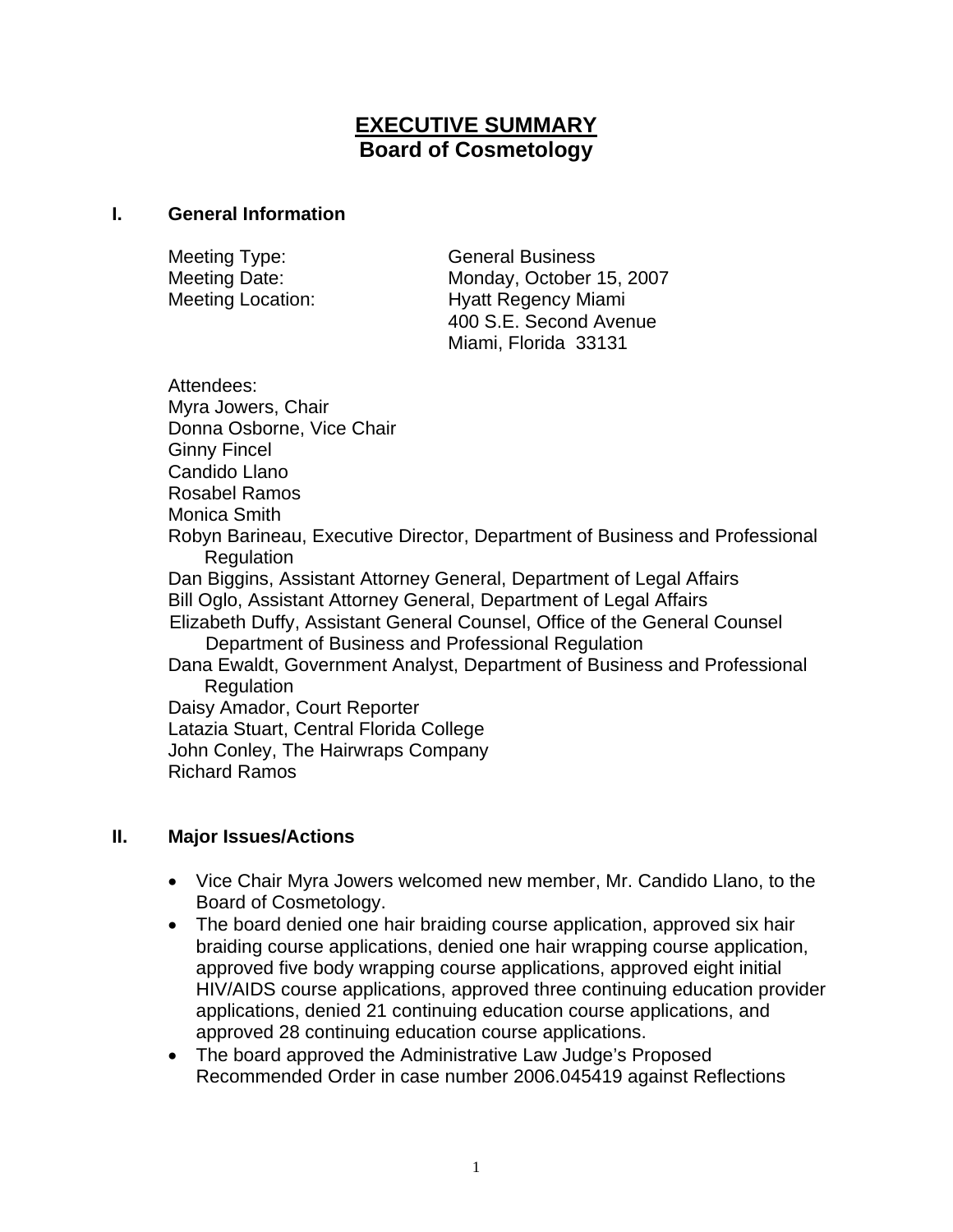Barber Shop and Beauty Salon revoking the cosmetology salon license and imposing a fine of \$5,000.

- After presenting 14 disciplinary cases for the board's consideration, Ms. Elizabeth Duffy, Assistant General Counsel, provided her Prosecuting Attorney's Report and reported that as of September 12, 2007, there were 169 cosmetology cases in the legal section.
- Mr. Dan Biggins, Assistant Attorney General, informed the board that the biennial cosmetology salon inspection rule was effective September 27, 2007.
- Ms. Robyn Barineau, Executive Director, informed the board that the Division of Regulation is currently developing their implementation plan for the biennial inspection program. She added that the Division of Regulation will keep the board apprised of the progress of the initiative.
- Mr. Biggins drafted a proposed rule requiring a consumer-protection flyer approved by the department to be posted in all cosmetology salons. The board approved the following amendment to Rule 61G5-20.005, Florida Administrative Code, Display of Documents: "By July 1, 2008, all holders of a cosmetology or specialty salon license shall display at each footbath a copy of the Consumer Protection Notice regarding

footbaths, sanitation, and safety. Copies of this Notice (revised October 15, 2007, and incorporated herein by reference) may be obtained from the Department of Business and Professional Regulation at 1940 North Monroe Street, Tallahassee, Florida, 32399-0783, and the Call Center by calling 850.487.1395."

- Ms. Barineau provided the board with two versions of the proposed consumer-protection flyer which had been edited by the department's Communications Office. The board agreed that the condensed version was more likely to be read by consumers; they appreciated the graphics that were added to the flyer.
- To mirror the recent amendment to Chapter 455, Florida Statutes, for electronic reporting of continuing education courses, the board agreed to amend Rule 61G5-32.001(6)(e), Florida Administrative Code, Continuing Education, as follows:

"Beginning November 1, 2001, cContinuing education providers shall electronically provide to the Department the list of attendees at each of its offered courses within 30 business days of the completion of the course, or prior to the end of the renewal cycle, whichever occurs first. However, the continuing education provider shall electronically report to the Department completion of a licensee's course within 10 business days beginning on the  $30<sup>th</sup>$  day before the renewal deadline or prior to the renewal date, whichever occurs sooner.…"

• The board agreed to amend Rule 61G5-20.002, Florida Administrative Code, Salon Requirements, to eliminate the requirement that salon owners submit proof of compliance with all building and fire codes prior to the issuance of a cosmetology salon license. The board agreed to amend the rule as follows: "Submit proof of compliance with all local building and fire codes. Comply with all local building and fire codes. These requirements shall continue in full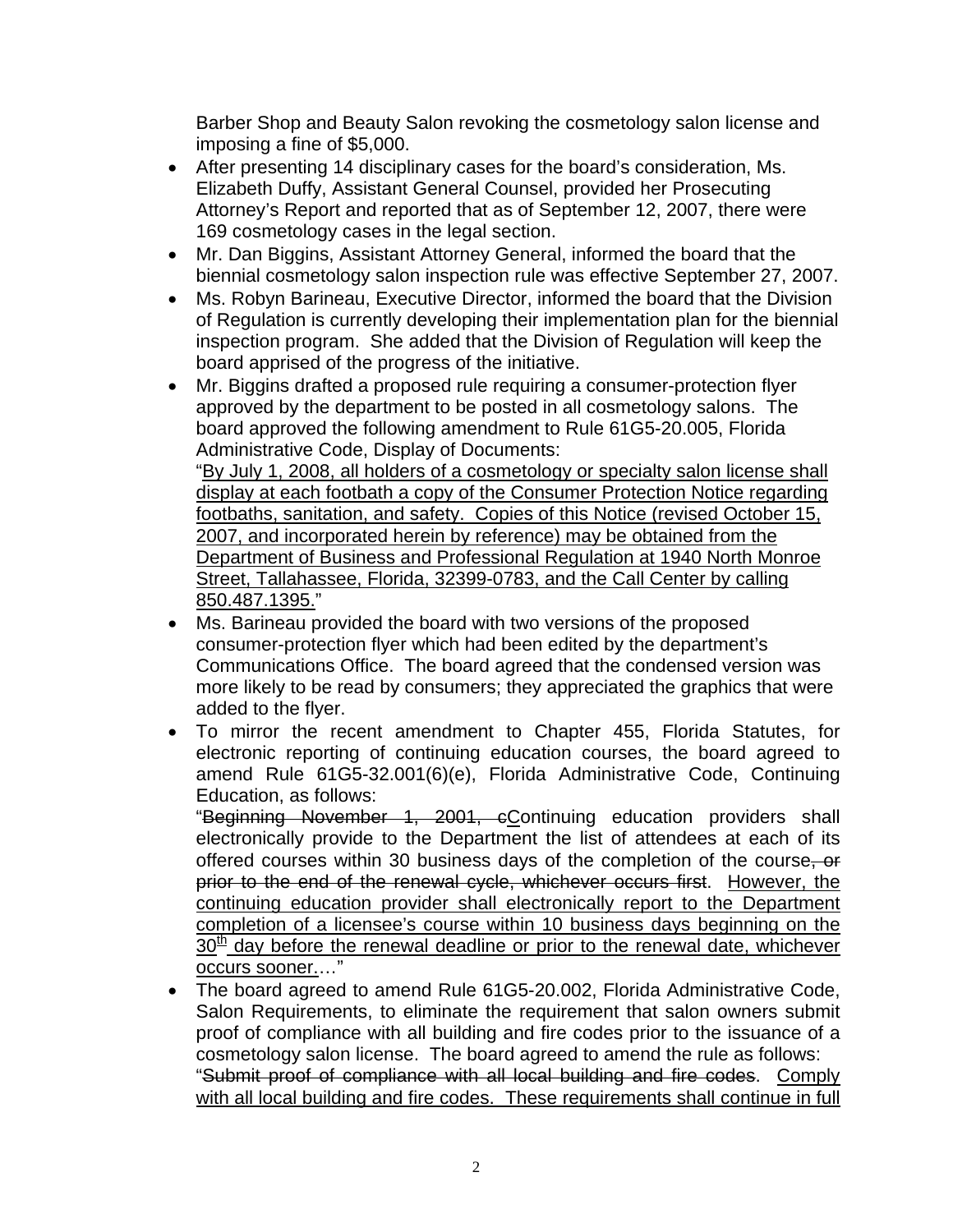force and effect for the life of the salon."

- Mr. Biggins introduced Mr. Bill Oglo, Assistant Attorney General, to the board. Mr. Biggins indicated that he has been reassigned to some new boards and that Mr. Oglo will now be serving as counsel to the Board of Cosmetology. Mr. Biggins thanked the board for the opportunity to work with them.
- Ms. Donna Osborne, Chair of the Rules Committee, reported that she reviewed Rule 61G-22, Florida Administrative Code, School Curriculum Performance Based Learning – Minimal Competency and Service, and believes that an area relating to facial specialty needs to be added to the rule. She has some thoughts on the language that should be added and suggested the rule be opened for development and discussion at the next meeting. Ms. Barineau also added that it would be important to conduct a rules workshop to invite all interested parties to offer input on the facial specialty curriculum. The board agreed that a rules workshop should be conducted in conjunction with their April 2008 board meeting.
- Chair Myra Jowers added that Ms. Susan Lehr will be speaking with the House sponsor for the cosmetology legislation that will be introduced during the 2008 Legislative Session.
- Ms. Barineau reported that as of June 30, 2007, the combined balance in the board's operating and unlicensed activity accounts was approximately \$147,000.
- Ms. Barineau mentioned the department's efforts to bring hair braiding, hair wrapping and body wrapping registrants whose registrations will expire on October 31, 2007, into compliance with the 100% Continuing Education Initiative. She informed the board that as of early October, 70% of these registrants were still non-compliant. She expects a huge renewal rush at the end of the cycle, and she will keep the board posted with the progress of the project.
- Ms. Barineau again informed the board of an ongoing project relating to information cosmetology schools are able to obtain through the department's website. She added that within the next 30 days or so, cosmetology schools will be sent a letter providing them with a PIN number for them to download a listing from the department's website of all students who have applied to take the cosmetology examination from their schools. Ms. Barineau will provide more information relating to this initiative at the next meeting.
- Ms. Barineau informed the board that there is a new Bureau of Education and Testing psychometrician for the cosmetology profession, Ms. Kelly Torres. Ms. Torres reported that from January through September 2007, the overall pass rate for the cosmetology examination was approximately 62%, compared to the 2006 pass rate of approximately 40%. The board was pleased with the increased pass rate.
- Ms. Barineau informed the board of the recent sting operation in Jacksonville. She added that the Jacksonville Bureau of Investigative Services Office worked with local law enforcement and they shut down two businesses, issued six citations, and one individual was arrested in conjunction with unlicensed activity.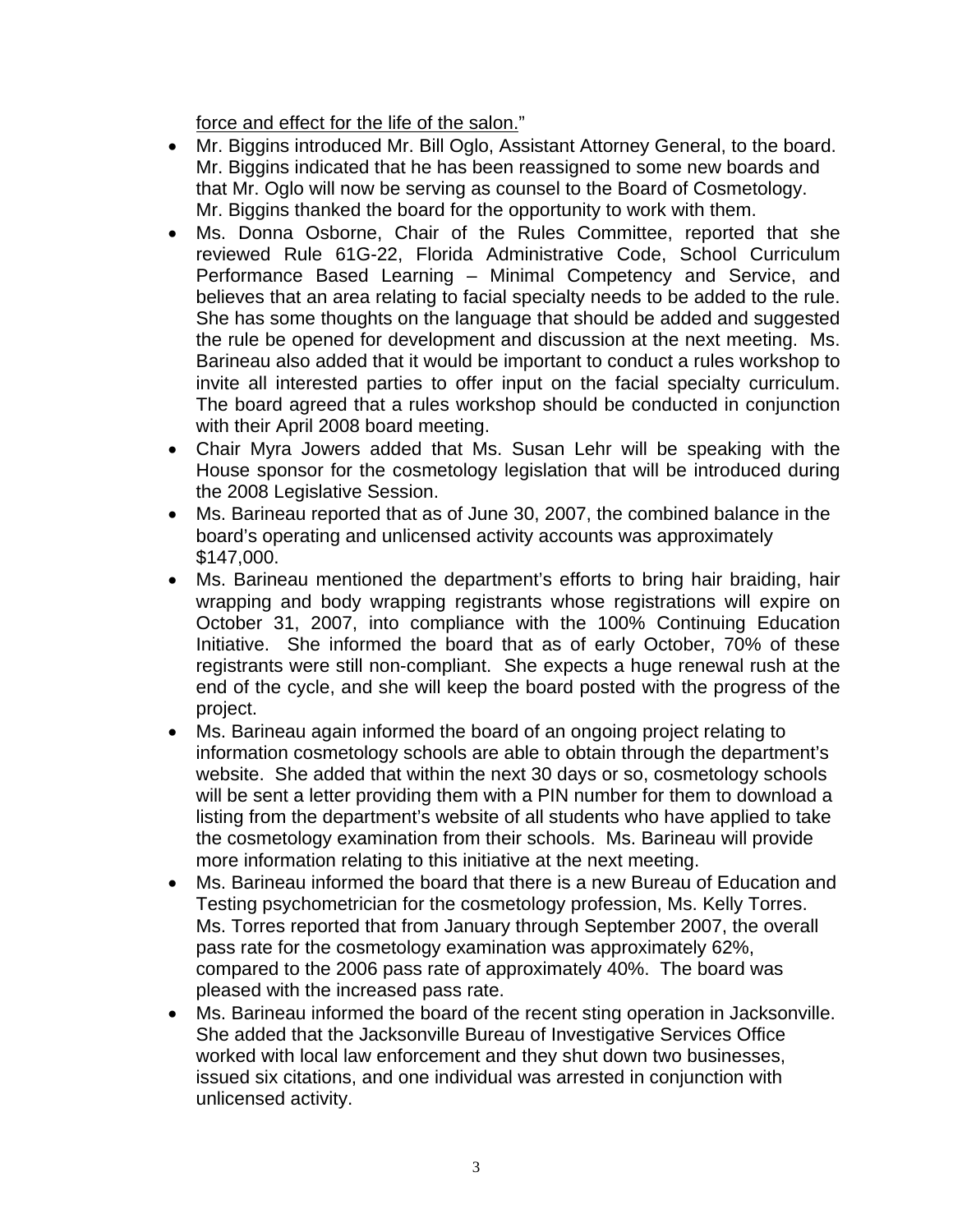- Ms. Torres' report indicated that a Strength and Weakness Report will be added to the passing score reports no later than November 9, 2007. This information will be printed on a separate page and will be displayed in a bar graph format. The board was very appreciative of this information.
- Ms. Torres' report also indicated that a cosmetology school meeting has been scheduled for October 19, 2007, from 10 a.m. until 1 p.m. in Tallahassee. She added that information regarding the application process, the call center, continuing education, and the examination development process will be presented.
- Ms. Torres also reported that new Spanish examination forms have been published and are now in production.
- The board agreed that soaps like Cascade and Electrosol were sufficient to use as low-foaming soaps in foot baths.
- Chair Jowers and Vice Chair Osborne attended the National Interstate Council of State Boards of Cosmetology annual conference in Rapid City, South Dakota, from August 25-27, 2007, and provided the board with a report on the conference. They both agreed that it was a very informative conference. They mentioned that several states are concerned with sanitation and safety as well as student cheating.
- Ms. Barineau informed the board of the following meeting dates and locations:

-January 28, 2008 – St. Augustine -April 13, 2008 – Orlando

## **III. Legislation/Rule Promulgation**

- Mr. Biggins and Mr. Oglo will move forward with development of Rule 61G5- 20.004, Florida Administrative Code, Display of Documents, to require a consumer-protection flyer approved by the department to be posted in all cosmetology salons.
- Mr. Biggins and Mr. Oglo will move forward with development of Rule 61G5- 32.001, Florida Administrative Code, Continuing Education, to mirror the new provider reporting requirements included in Chapter 455, Florida Statutes.
- Mr. Biggins and Mr. Oglo will move forward with development of Rule 61G5- 20.002, Florida Administrative Code, Salon Requirements, to eliminate the requirement of proof of building and fire code compliance prior to the issuance of a cosmetology salon license.
- Mr. Biggins and Mr. Oglo will move forward with development of Rule Chapter 61G5-22, Florida Administrative Code, School Curriculum Performance Based Learing – Minimal Competency and Service, to include a section on facial specialty.